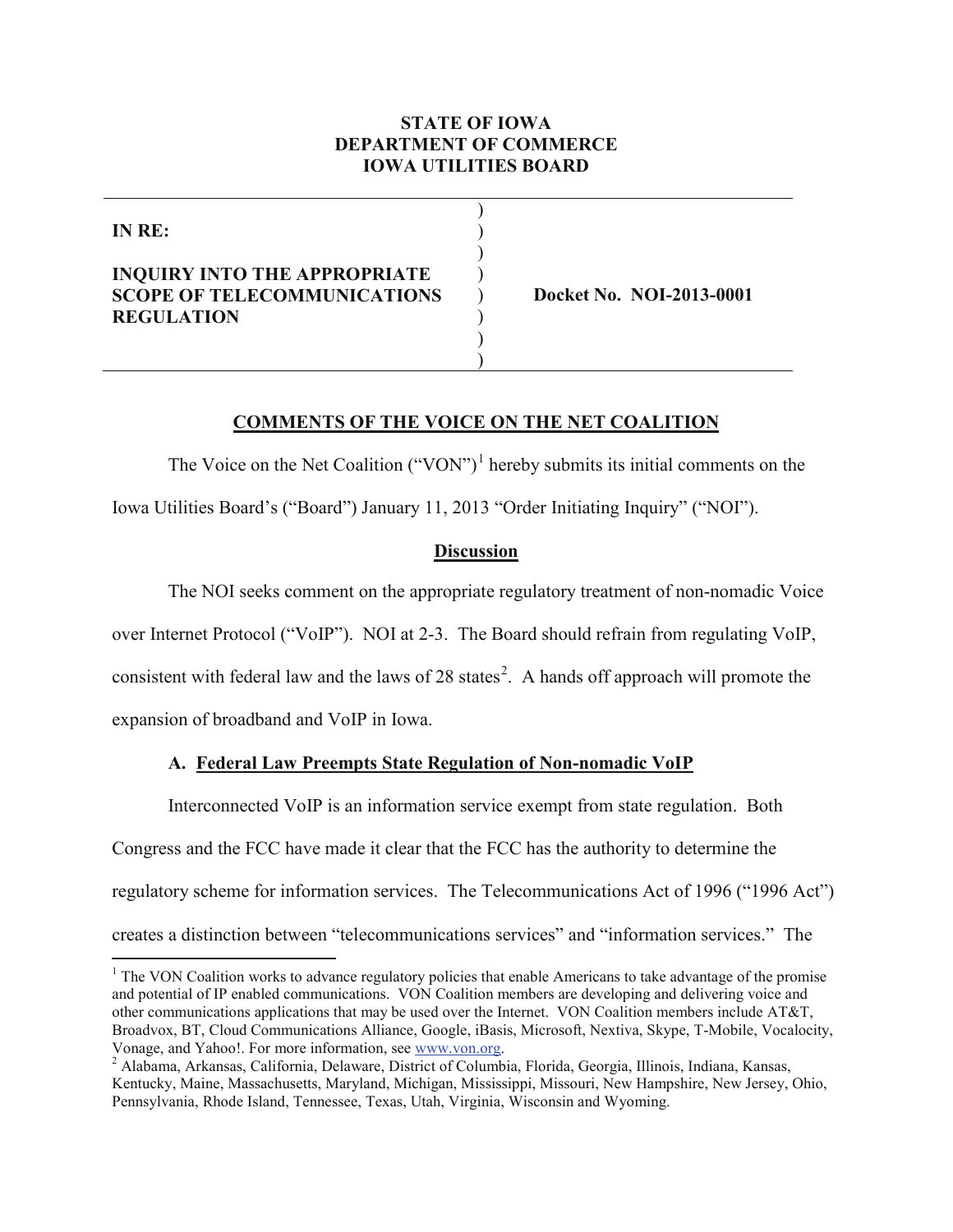first consists of pure transmission services offered to end users without change in form or content, and subject to common-carrier regulations.<sup>[3](#page-1-0)</sup> The second, in contrast, offers the ability, for example, to store, retrieve, utilize, and/or manipulate "information."<sup>[4](#page-1-1)</sup> VoIP takes full advantage of the flexibility and efficiency of IP-based transmission by enabling the user to manipulate, generate, store, transform, and make information services available to others.<sup>[5](#page-1-2)</sup>

The FCC has further explained that the statutory definitions of telecommunications service and information service do not "rest[] on the particular types of facilities used."<sup>[6](#page-1-3)</sup> Each rests instead "on the function that is made available."<sup>[7](#page-1-4)</sup> IP-enabled services that originate or terminate in IP are intrinsically information services when traffic is exchanged between an IP network and the PSTN because the traffic must, of necessity, undergo a net protocol conversion from circuit-switched format to IP (or vice versa). The FCC has held that "both protocol conversion and protocol processing services are information services under the 1996 Act."[8](#page-1-5)

In addition, the FCC has held that a service will be treated as a single, integrated information service, rather than as an information service with a separate telecommunications service component, when the telecommunications features are not "separated from the dataprocessing capabilities of the service" but are instead "part and parcel of the [the overall information] service and... integral to its other capabilities."<sup>[9](#page-1-6)</sup> Interconnected VoIP services are integrated, IP-enabled services providing multiple capabilities that combine information

<span id="page-1-0"></span> $^3$  47 U.S.C. § 153(43) (2006).<br> $^4$  *Id.* § 153(20).

<span id="page-1-1"></span>

<span id="page-1-3"></span><span id="page-1-2"></span><sup>&</sup>lt;sup>5</sup> The 1996 Act defines an "information service" as "the offering of a capability for generating, acquiring, storing, transforming, processing, retrieving, utilizing, or making available information via telecommunication  $6$  In re Inquiry Concerning High-Speed Access to the Internet over Cable and Other Facilities; Internet over Cable *Declaratory Ruling; Appropriate Regulatory Treatment for Broadband Access to the Internet over Cable Facilities*, GN Docket No. 00-185; CS Docket No. 02-52, Declaratory Ruling and Notice of Proposed Rulemaking, 17 FCC Rcd 4798, ¶ 35 (2002). <sup>7</sup> *Id.*

<span id="page-1-4"></span>

<span id="page-1-5"></span><sup>8</sup> In re *Implementation of the Non-Accounting Safeguards of Sections 271 and 272 of the Communications Act of 1934, as amended*, CC Docket No. 96-149, First Report and Order and Further Notice of Proposed Rulemaking, 11 FCC Rcd 21905, ¶ 104 (1996). <sup>9</sup> *Id.* ¶¶ 36, 38.

<span id="page-1-6"></span>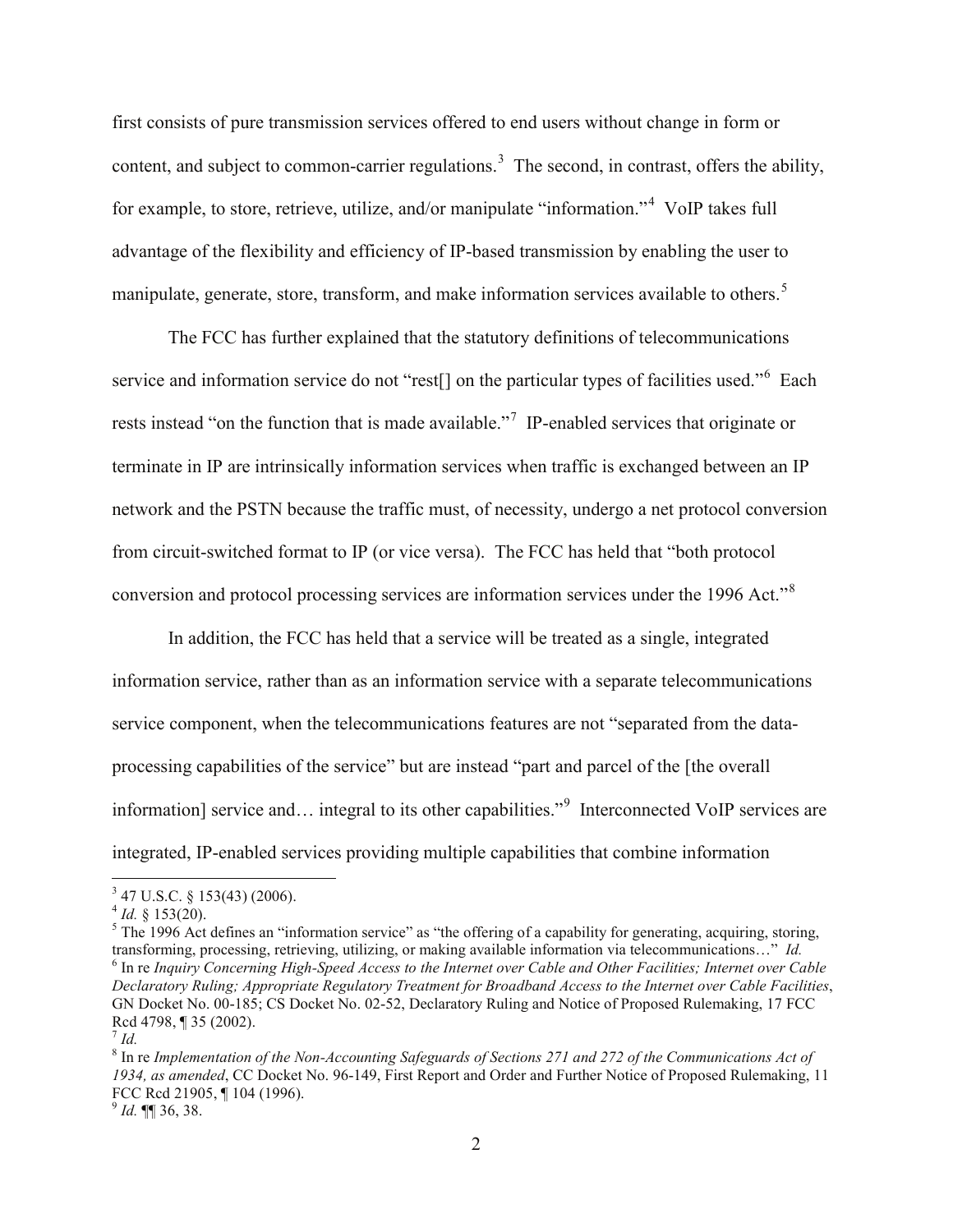provision and processing, computer interactivity along with voice-calling capabilities, which renders such services as single "integrated offerings." VoIP users can "utilize multiple service features that access different websites or IP addresses during the same communication session and perform different types of communications simultaneously."<sup>10</sup> These features and functions are inseparable from the voice application that may appear to be most similar to a telephone service. Thus, interconnected VoIP falls squarely within the definition of an "information service" and is subject to exclusive federal jurisdiction unless otherwise specifically provided by Congress or the FCC.

Under federal law, "information services" are exempt from telecommunications regulation, which includes state regulation. While the FCC has asserted limited jurisdiction over interconnected VoIP services, it has not treated interconnected VoIP as a traditional telecommunications service. The FCC has imposed a number of specific obligations, including, requirements to provide Enhanced 911 services, make the service accessible by law enforcement, contribute to the Federal Universal Service and Telecommunications Relay Service Funds, protect customer proprietary network information, and provide customers notice before discontinuing service.<sup>[11](#page-2-1)</sup> In none of these actions, however, has the FCC has granted the states authority to impose any other specific obligations on interconnected VoIP providers, other than state USF contributions where such contributions are not inconsistent with federal USF obligations and the payment of state and local fees to support the 911 network.<sup>[12](#page-2-2)</sup>

<span id="page-2-2"></span>

<span id="page-2-1"></span><span id="page-2-0"></span><sup>&</sup>lt;sup>10</sup> *Vonage Preemption Order* ¶25.<br><sup>11</sup> First Report and Order and Notice of Proposed Rulemaking, WC Docket No. 04-36, FCC 05-116, (rel. Jun. 3, 2005) (*"VoIP 911 Order")*; Report and Order and Notice of Proposed Rulemaking, WC Docket No. 06-122, FCC 06-94 (rel. Jun. 27, 2006) (imposing USF requirements); Report and Order and Further Notice of Proposed Rulemaking, WC Docket No. 04-36, FCC 07-22 (rel. Apr. 2, 2007) (imposing CPNI requirements); Report and Order, WC Docket No. 04-36, FCC 09-40 (May 13, 2009) (imposing discontinuance requirements). <sup>12</sup> *See* Footnote 5, infra., and *VoIP 911 Order* ¶52.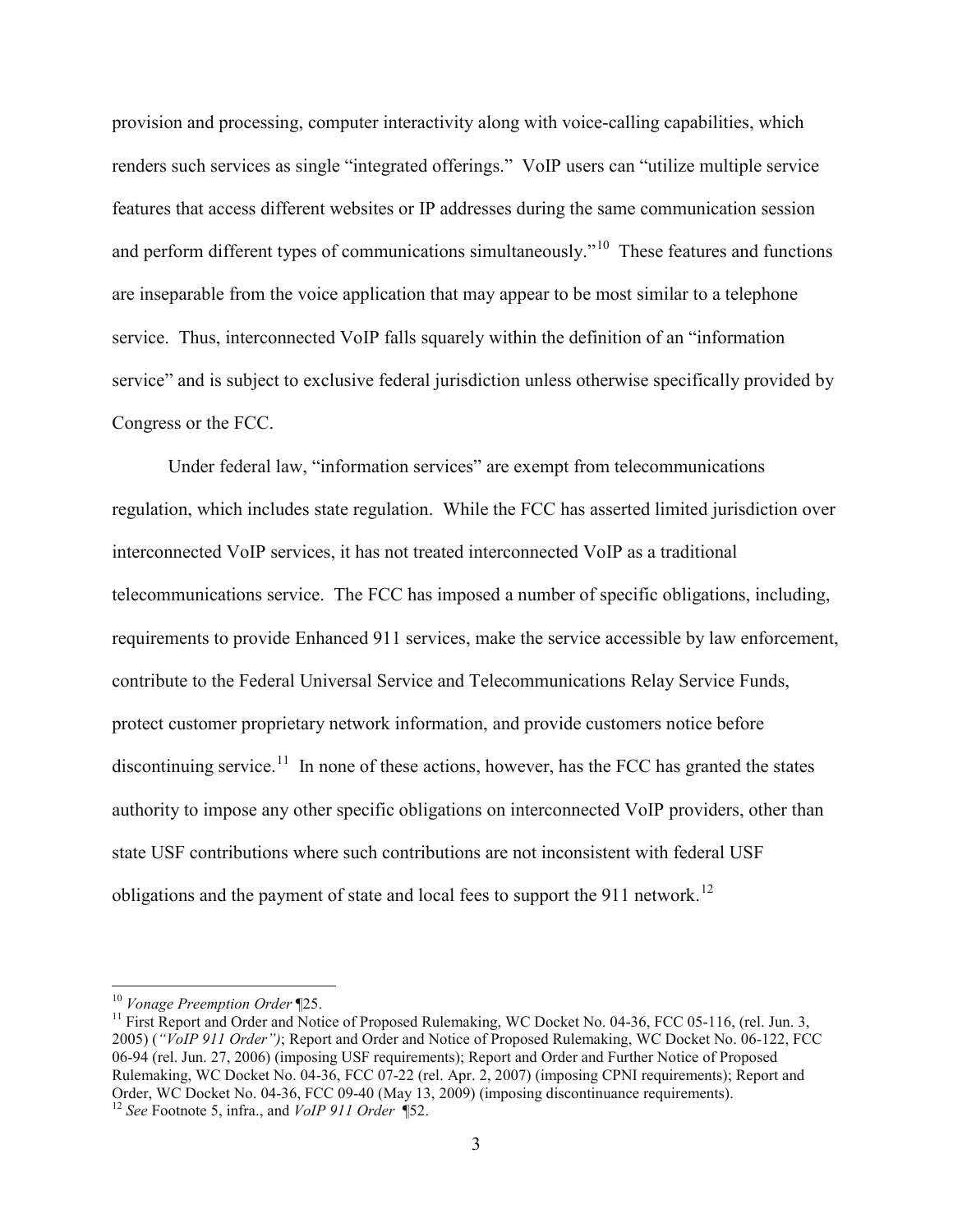The FCC has also decided that certain VoIP services that do not touch the public switched telephone network are exempt from state public utility regulation.<sup>13</sup> Further, multiple federal courts have enjoined state commissions from regulating interconnected VoIP services on the grounds that they were information services, exempt from state utility regulation.<sup>[14](#page-3-1)</sup> The Minnesota federal district court has even held that "[state] regulations that have the *effect* of regulating information services are in conflict with federal law and must be pre-empted."[15](#page-3-2) Additionally, a federal district court in Missouri held that existing laws mandate that states classify VoIP services that perform IP to TDM conversions as an information service. The Missouri District Court recognized that IP-PSTN traffic is an information service because it offers the "capability for generating, acquiring, storing, transforming, processing, retrieving, utilizing, or making available information via telecommunications."[16](#page-3-3) The court further noted that IP-PSTN traffic "alters the form and content of the information sent and received because it involves a net protocol conversion from the digitized packets of the IP-protocol to the TDM technology used on the PSTN."[17](#page-3-4) While the court recognized that the Commission may be willing to revisit the classification and regulatory status of interconnected VoIP at some point, "existing rules and orders establish how VoIP and other IP services should be treated in the interim<sup>"[18](#page-3-5)</sup>

<span id="page-3-1"></span><sup>14</sup> See e.g., *Vonage Holdings Corp. v. Minn. Pub. Utils. Comm'n,* 290 F. Supp. 2d 993, 1002 (D. Minn. 2003) (summarizing federal policy of preempting state attempts to regulate information services); *Southwestern Bell Telephone L.P. v. Missouri Public Service Board,* 461 F. Supp. 2d 1055, 1082-1083 (E.D. Mo. 2006) (classifying services as information services when it transforms or processes "information," even if the content is the same).<br><sup>15</sup> See Vonage Holdings Corp. v. Minn. Pub. Utils. Comm'n, 290 F. Supp. 2d 993, 1002 (D. Minn. 2003). <sup>16</sup> See Southwestern Bell Telephone L.P. v. Missouri Public Service Board, 461 F. Supp. 2d 1055, 1082-83 (E.D.

<span id="page-3-0"></span> <sup>13</sup> *See Petition for Declaratory Ruling that Pulver.Com's Free World Dialup is Neither Telecommunications nor a Telecommunications Service, Memorandum Opinion and Order, 19 FCC Rcd 3307* (2004) ("*Pulver Declaratory Ruling)*; *See also FCC Vonage Preemption Order.* 

<span id="page-3-3"></span><span id="page-3-2"></span>Mo. 2006) (citing § 153(20)).<br><sup>17</sup> *Id.*<br><sup>18</sup> *Id.* More recently, the Vermont Supreme Court remanded to the Vermont Public Service Board its Order finding

<span id="page-3-5"></span><span id="page-3-4"></span>that non-nomadic VoIP is subject to state telecommunications laws. The Court found that the Board had not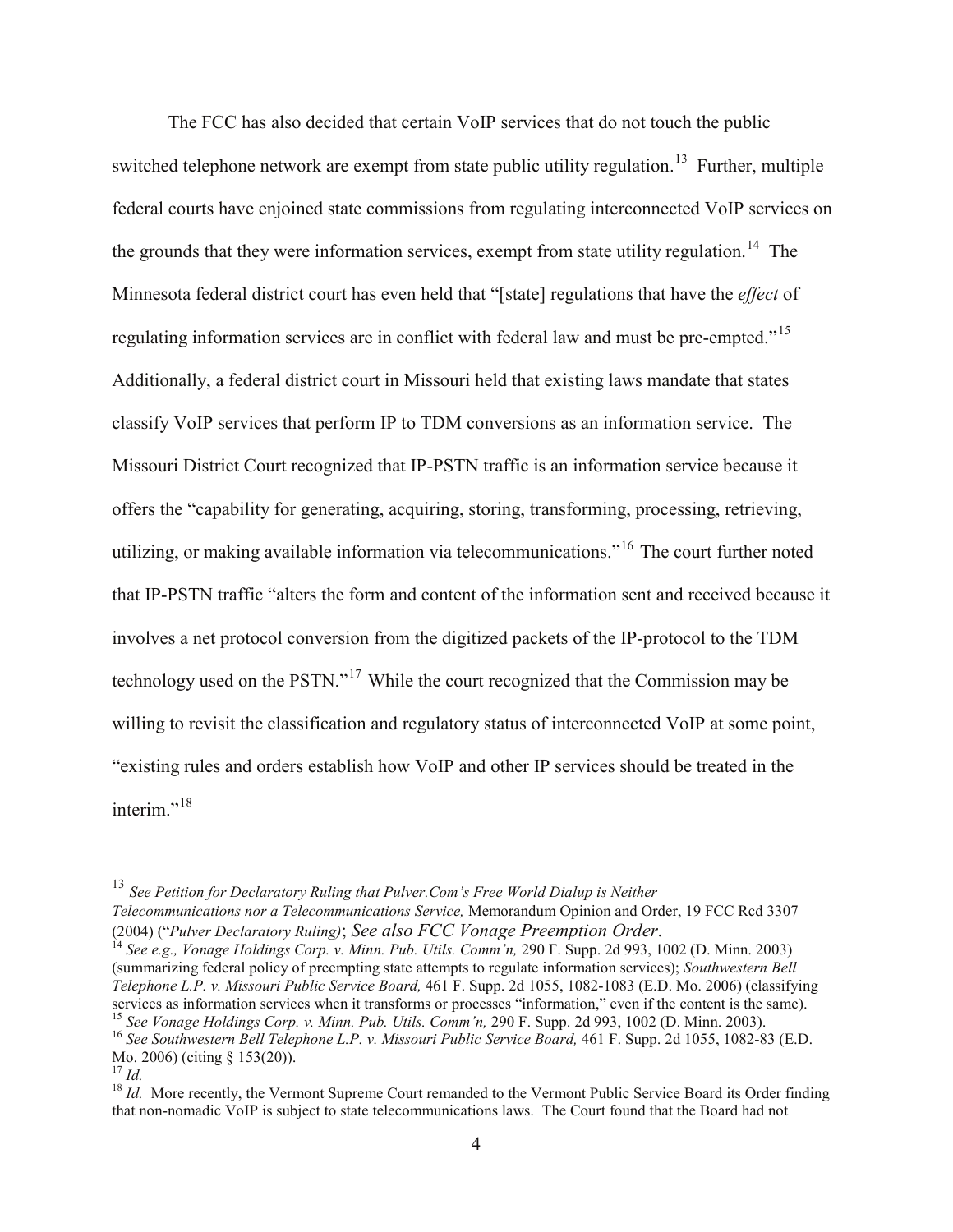Interconnected VoIP is subject to the FCC's exclusive jurisdiction under the *FCC Vonage Preemption Order*. In the *FCC Vonage Preemption Order*, the FCC held that Vonage's "Digital Voice" service is subject to FCC exclusive jurisdiction and preempted the Minnesota PUC from imposing traditional telecommunications regulations on that service. The same principles that applied in the *FCC Vonage Preemption Order* apply here. The FCC concluded that Vonage's service is "jurisdictionally mixed" meaning that it includes both interstate and intrastate services.<sup>[19](#page-4-0)</sup> The FCC held that there were no "practical means" to separate the interstate and intrastate components of Vonage's service to "enable[e] dual federal and state regulations to exist."<sup>20</sup> In other words, the state regulations at issue were not compatible with the FCC's generally deregulatory framework for information services.

#### B. **There are no Policy Reasons to Regulate Non-nomadic VoIP**

Once limited to hobbyists, VoIP is growing though it represents only a small percentage of communications users in Iowa. According to a report released in January 2013 by the FCC, at the end of 2011, there were more than 186,000 interconnected VoIP subscriber lines in Iowa, receiving service from 70 VoIP providers. Of these, 137,000 are residential subscriber lines and 49,000 are business lines. Nationally, there were more than 36 million VoIP subscriber lines in services, an increase of more than 15 percent from the prior year. In contrast, during the same period, wireline retail lines decreased by almost 10 percent from 117 million to 106 million lines $^{21}$  $^{21}$  $^{21}$ 

 $\overline{a}$ 

adequately considered the issue of whether VoIP is an information service. Entry Order, Vermont Supreme Court Docket No. 2012-109, 2013 VT 23 (March 29, 2013).

<span id="page-4-2"></span><span id="page-4-1"></span>

<span id="page-4-0"></span><sup>&</sup>lt;sup>19</sup> See FCC Vonage Preemption Order at 22414,  $\P$  18 & n. 63.<br><sup>20</sup> Id.  $\P$  23.<br><sup>21</sup> Local Telephone Competition: Status as of December 31, 2011, FCC Industry Analysis and Technology Division, Wireline Competition Bureau, January 2013. Link found at [http://transition.fcc.gov/wcb/iatd/comp.html.](http://transition.fcc.gov/wcb/iatd/comp.html)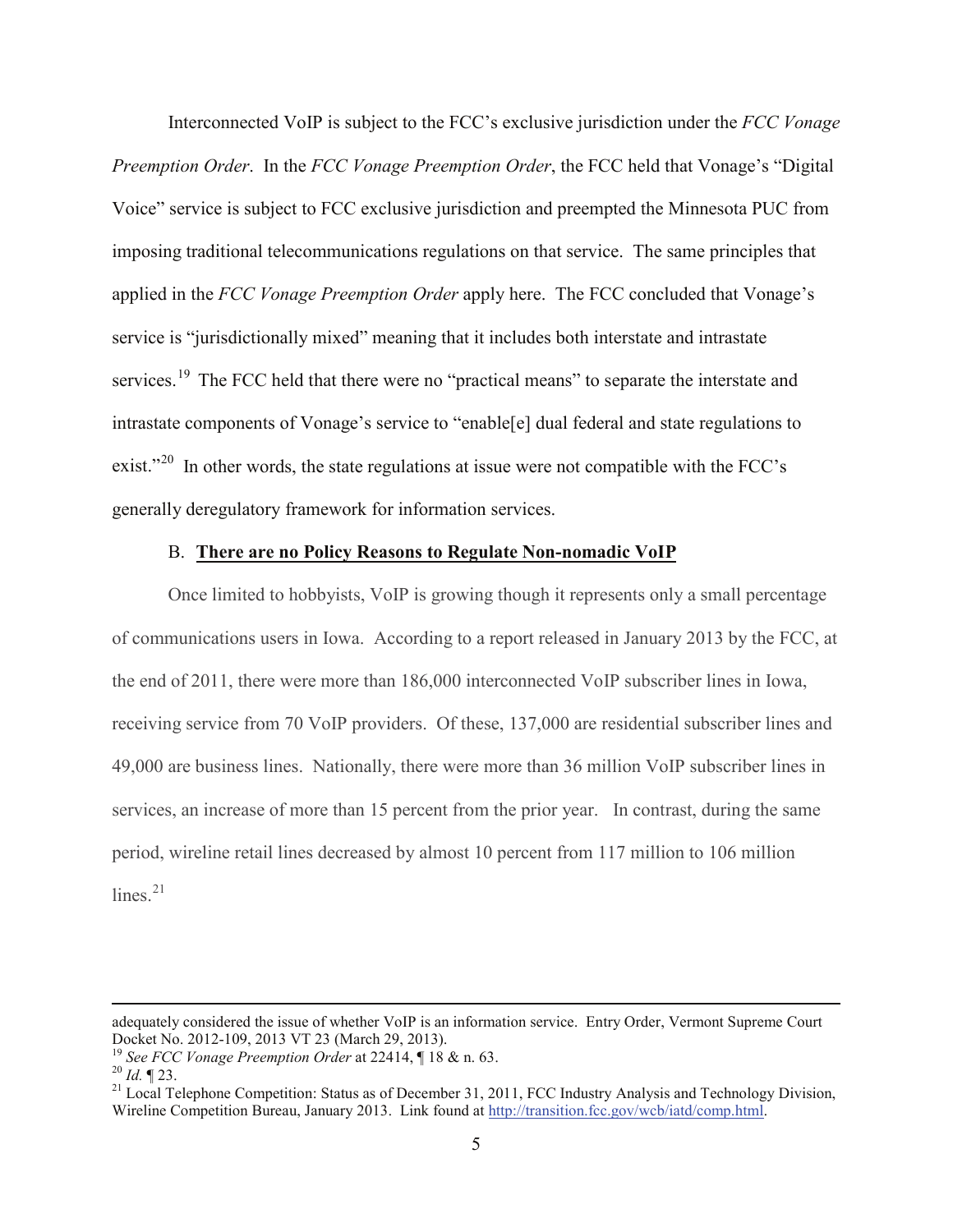The growth of VoIP has created viable competition in the communications industry, to the benefit of consumers that are saving hundreds of millions of dollars each year by switching to VoIP and other IP-enabled services. VoIP also provides consumers flexibility and features not possible in yesterday's telephone network. These include the ability to use an IP-enabled phone through any broadband connection anywhere in the world; allowing voice mail to be sent to email or converted to text; allowing multiple devices to ring at the same time, and bringing video conference calling to the masses. At the same time, quality and reliability have improved to equal if not surpass that of the legacy phone network.

For businesses, particularly small and medium sized businesses that are at times ignored by larger carriers, VoIP is lowering costs, allowing increased control over communications, increasing productivity, increasing mobility, enabling collaboration, and giving companies a competitive advantage. VoIP promotes telework; allowing people to work seamlessly from home as if they were in the office; creating more time with family and greater employment opportunities for parents of small children, adult caregivers and the disabled.

VoIP's ability to converge voice, video, and data into one application makes available new accessibility options for the tens of millions of disabled Americans. VoIP gives disabled users a choice as to which mode they want to communicate in. For example, a deaf-blind person could sign his conversation then read the response on text with a Braille display. A hearingimpaired person might use text for the main communication, then video to show their emotional reaction to the conversation.

6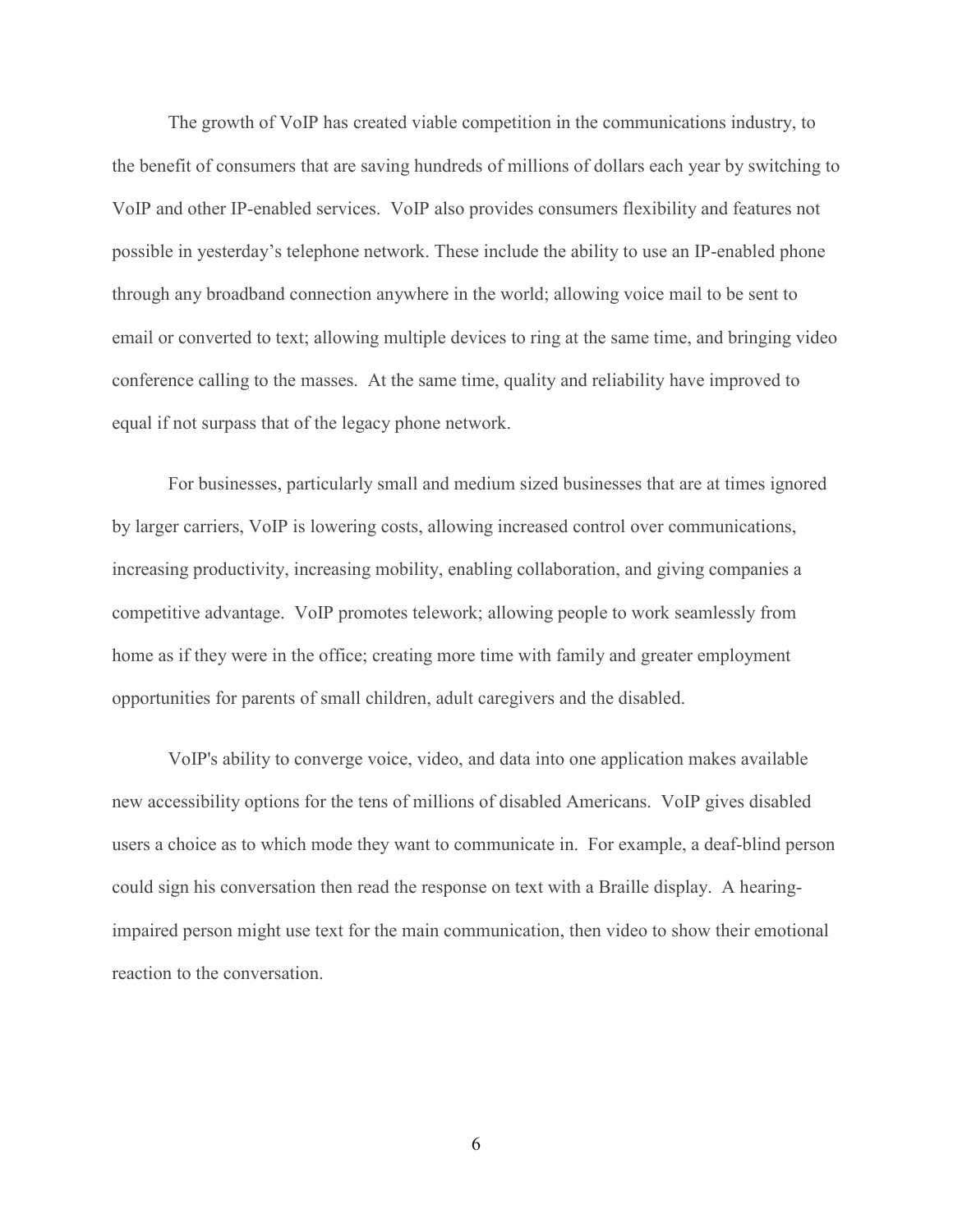VoIP is also bridging the gap between rural and urban Americans. VoIP brings good information age jobs to rural communities, and encourages the rapid deployment of broadband to rural areas.

At least 27 states and the District of Columbia have already provided certainty to the investment markets by codifying regulatory "safe harbors" for VoIP or IP-enabled communications. These states have recognized that there is no benefit to imposing legacy telephone regulations on VoIP and that investment will be lost if regulatory ambiguities are allowed to remain in place. In an otherwise competitive market with low barriers to entry and low switching costs for consumers, entry and rate regulation has the potential to materially and adversely impact technological innovation, hinder the growth of open, competitive markets and place unnecessary burdens and costs on companies eager to invest in and deliver innovative products and features.

In this proceeding, the IUB now has the perfect opportunity to join these progressive states and help launch a new era of broadband-enabled benefits for consumers and businesses in Iowa by eliminating the threat of conflicting state regulation of non-nomadic VoIP. VoIP provides the innovative products and applications that are driving Iowa's information technology economy. To ensure that consumers continue to have access to these transformative broadband applications, it is critical that state and local regulation not burden such innovation. Iowa should not be left behind in this technological revolution.

The appropriate policy framework will facilitate transformative improvements in the way all people in Iowa communicate, providing three critical benefits during these challenging economic times:

7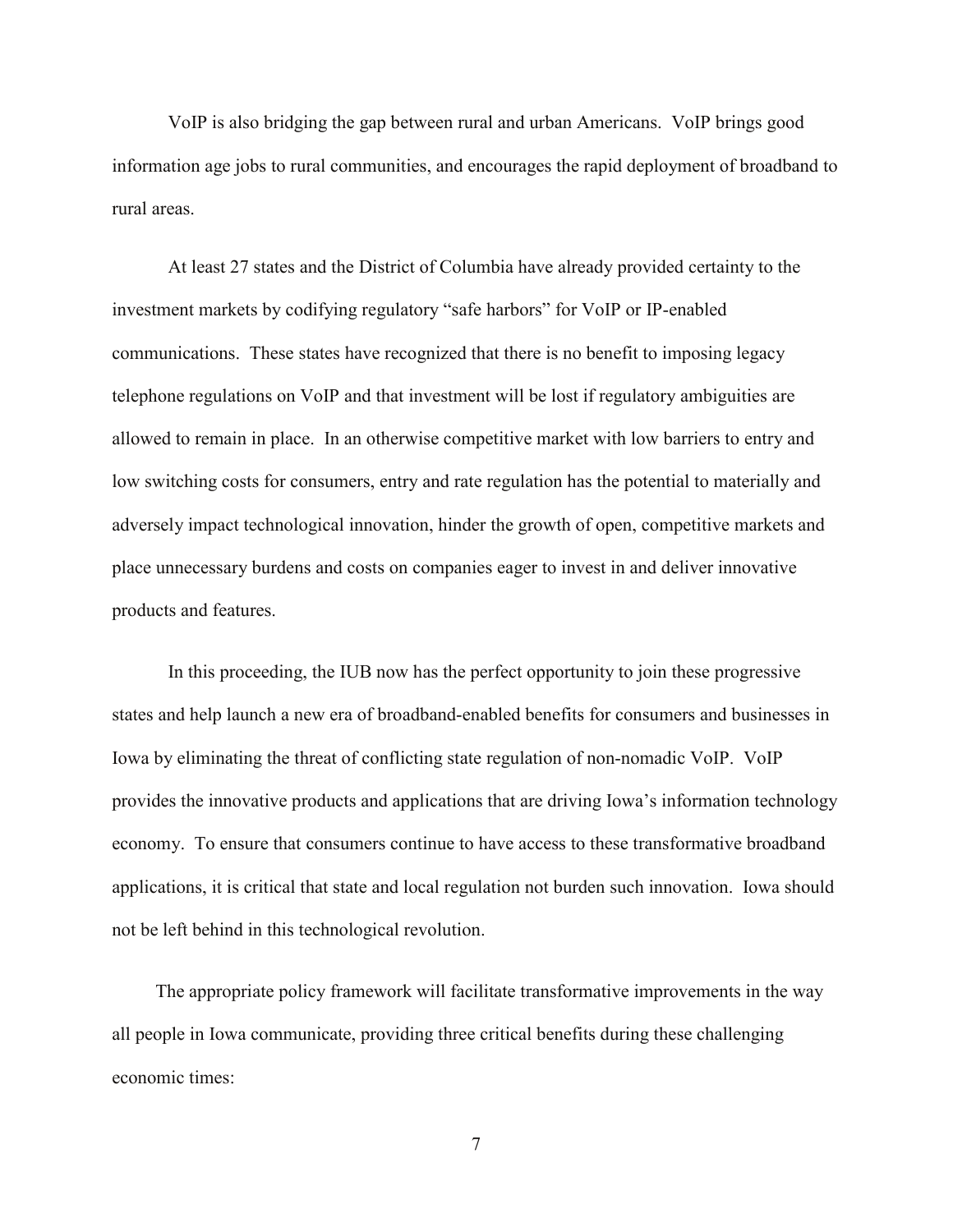(1) a platform for innovation delivering advanced broadband communications features to consumers and business in Iowa;

(2) increased competition among network and service providers leading to cost savings for consumers and businesses across the state; and

(3) increased infrastructure investment and accelerated broadband deployment – critical elements of job creation and economic growth, particularly in rural areas.

A decision not to regulate non-nomadic VoIP will ensure the continued availability of these broadband communications offerings and open new high-tech economic opportunities by providing certainty to the marketplace and service providers. All Iowans have much to gain from a regulatory environment that allows innovative IP enabled applications and services to remain free from regulations originally intended for plain old telephone services. A consistent and predictable policy framework fosters innovation in VoIP and IP-enabled applications and services. Regulatory certainty provides a platform for innovation, facilitates competition and cost savings for consumers, and will drive job growth, broadband deployment, and greater economic prosperity for the state.